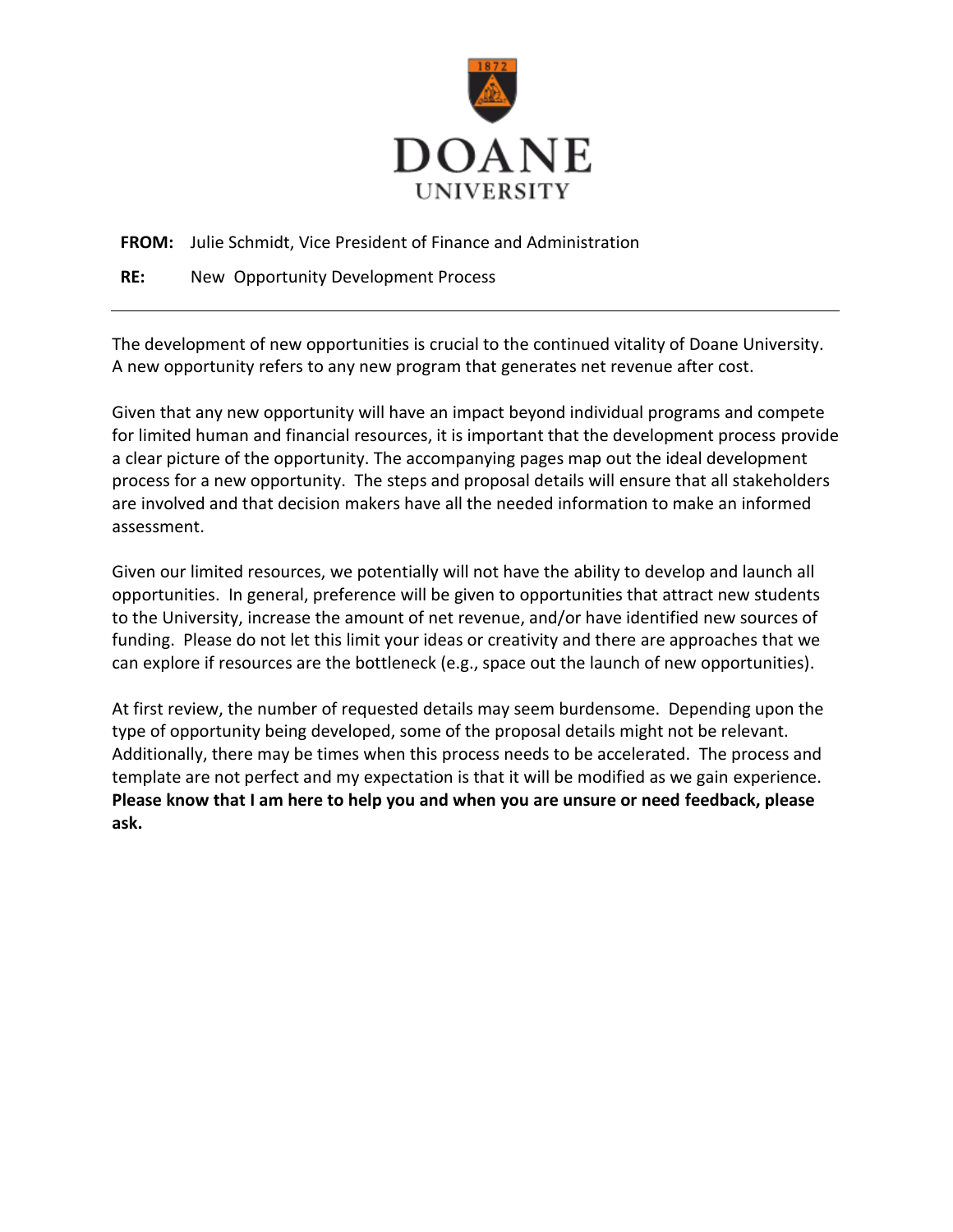# **New Opportunity Development Process**

|                                                                          | <b>Idea Generation</b>         |                                                                                                                |  |  |
|--------------------------------------------------------------------------|--------------------------------|----------------------------------------------------------------------------------------------------------------|--|--|
|                                                                          |                                | Ideas for new opportunities can come from a range of sources: an individual program, a college or university   |  |  |
|                                                                          |                                | planning group, an external university stakeholder, or by an institutional scan of potential new opportunities |  |  |
|                                                                          |                                | Proposal Development – map out a new opportunity in a standard format so as to be shared and                   |  |  |
|                                                                          | evaluated by all stakeholders  |                                                                                                                |  |  |
| <b>Step</b>                                                              | <b>Task</b>                    | <b>Description</b>                                                                                             |  |  |
|                                                                          | Run the idea past your VP      | Development Team (champion(s) for the proposal - could be any employee,                                        |  |  |
| 1                                                                        | or the President if you        | department team, college team, administrative team). Secures permission                                        |  |  |
|                                                                          | report to the President.       | from your VP/President to proceed with development of the proposal.                                            |  |  |
| 2                                                                        | Program Development            | Development Team develops the proposal using the accompanying Proposal                                         |  |  |
|                                                                          |                                | for New Opportunity. (below)                                                                                   |  |  |
|                                                                          |                                | Development Team works with the Doane Enrollment team and Office of                                            |  |  |
| 3                                                                        | <b>Market Analysis Section</b> | Strategic Marketing to explore available market analysis resources for the                                     |  |  |
|                                                                          |                                | opportunity (part G of the proposal template)                                                                  |  |  |
|                                                                          |                                | Development Team works with Facilities and/or IT if new or existed space is                                    |  |  |
| 4                                                                        | Facilities/Other Resources     | needed to launch the program or initiative. (part M & N of the proposal                                        |  |  |
|                                                                          | Section                        | template)                                                                                                      |  |  |
|                                                                          |                                | Development Team works with the Budget Manager or CFO on creation of a                                         |  |  |
| 4                                                                        | <b>Budget Section</b>          | 5-year budget (part P of the proposal template) reflecting startup costs,                                      |  |  |
|                                                                          |                                | annual expenses, and projected revenues.                                                                       |  |  |
|                                                                          |                                |                                                                                                                |  |  |
| <b>Proposal Approval</b> – steps involved in approving a new opportunity |                                |                                                                                                                |  |  |
| <b>Step</b>                                                              | <b>Task</b>                    | <b>Description</b>                                                                                             |  |  |
| 1                                                                        | Approval by President's        | Completed proposal will seek approval by President's cabinet                                                   |  |  |
|                                                                          | Cabinet                        |                                                                                                                |  |  |
| $\overline{2}$                                                           | Approval from Board of         | If needed, will seek proposal approval from Board of Trustees                                                  |  |  |
|                                                                          | <b>Trustees</b>                |                                                                                                                |  |  |
| <b>Program Launch</b> – key items in launching an opportunity            |                                |                                                                                                                |  |  |
| <b>Key Item</b>                                                          |                                | <b>Description</b>                                                                                             |  |  |
| Program development                                                      |                                | Development Team starts the program development process.                                                       |  |  |
|                                                                          |                                | Development Team will work with Doane Enrollment team and the Office of Strategic                              |  |  |
| Enrollment services & marketing                                          |                                | Marketing to develop and implement program enrollment & marketing management                                   |  |  |
|                                                                          |                                |                                                                                                                |  |  |

strategies. These strategies may be started prior to final approval of the program.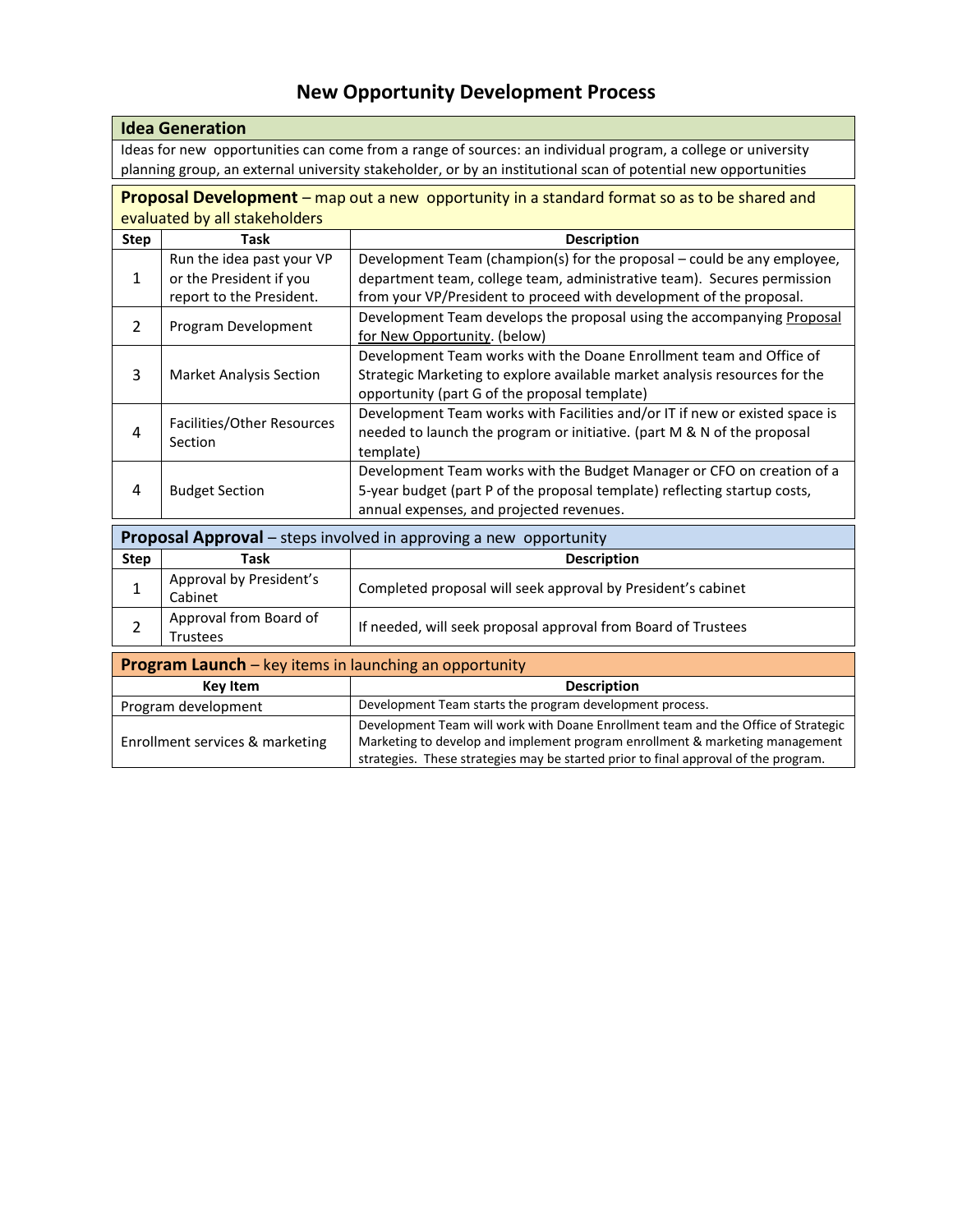## **Proposal for New Opportunity**

| A | <b>OPPORTUNITY DETAILS</b> |
|---|----------------------------|
|---|----------------------------|

**Opportunity Title:** 

**Program/department for the opportunity:**

**Development team members:**

|  | <b>OPPORTUNITY DESCRIPTION</b>         |
|--|----------------------------------------|
|  | Provide an overview of the opportunity |

#### **PROGRAM RATIONALE**

**C** Why is this opportunity a good match for Doane University? How does the program help fulfill the mission or advance the strategic initiatives of the institution? What benefits does it bring to potential students, faculty, or the community?

#### **STUDENT PROFILE**

**D** Describe the target student audience for this opportunity (e.g., first time residential freshman, working professional, online student)

Describe any specific admission requirements for the program. Examples:

- Bachelor's from a regionally accredited college or university
- Licensure requirements
- **E** Demonstration of appropriate preparation
	- A specific grade point average in prior coursework
	- A minimum TOEFL score
	- Personal interview
	- Require examination and minimum score (GRE, LSAT, GMAT)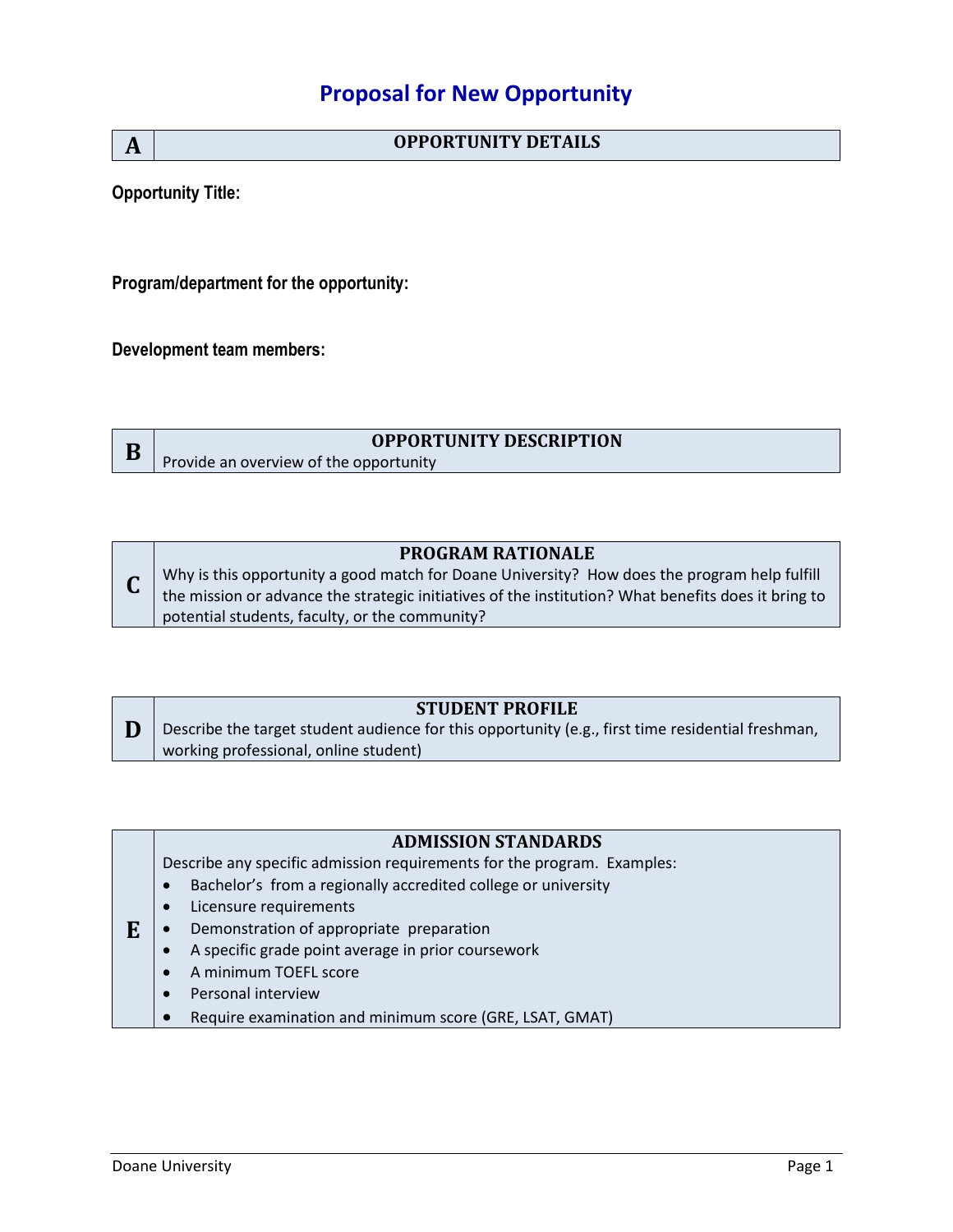#### **COMPETITIVE ENVIRONMENT**

Explain how this opportunity compares to others. Examples:

- What other Nebraska-based schools offer this opportunity? What has been their enrollment and confirmation for the past five years?
- **F** What is the regional/national/online competition?
	- How do we see our opportunity competing in this environment?
		- What will differentiate our program (e.g., cost, flexibility, quality of courses, instructors, and course/program structure)?
	- Will this program draw new students to Doane?

#### **MARKET DEMAND**

## DEVELOPMENT TEAM works with Doane's Enrollment Team and the Office of Strategic Marketing on this section

What is the potential market demand for this opportunity? Examples:

- Department of labor projections
- Number of new graduates needed in the future
- Rate of Growth
- **G** Annual Salary
	- Job prospects for graduates/hiring trends
	- Anecdotal evidence demonstrating demand and growth
	- Review of job websites
	- NCES/IPEDS
	- Industry associations
	- General literature review (Lexis-Nexis), Web searching
	- Commercial website offering program assessment trends and data
	- Support from businesses or organizations

#### **ENROLLMENT PROJECTIONS**

What does enrollment look like for this opportunity? Examples:

- **H** • Map out anticipated enrollments for three years.
	- How many starts per year?
	- Is there a maximum to be allowed in the program per year?

## **LAUNCH TIMELINE AND SCHEDULE**

Map out a general timeline for transitioning from approval to launching this opportunity

**I**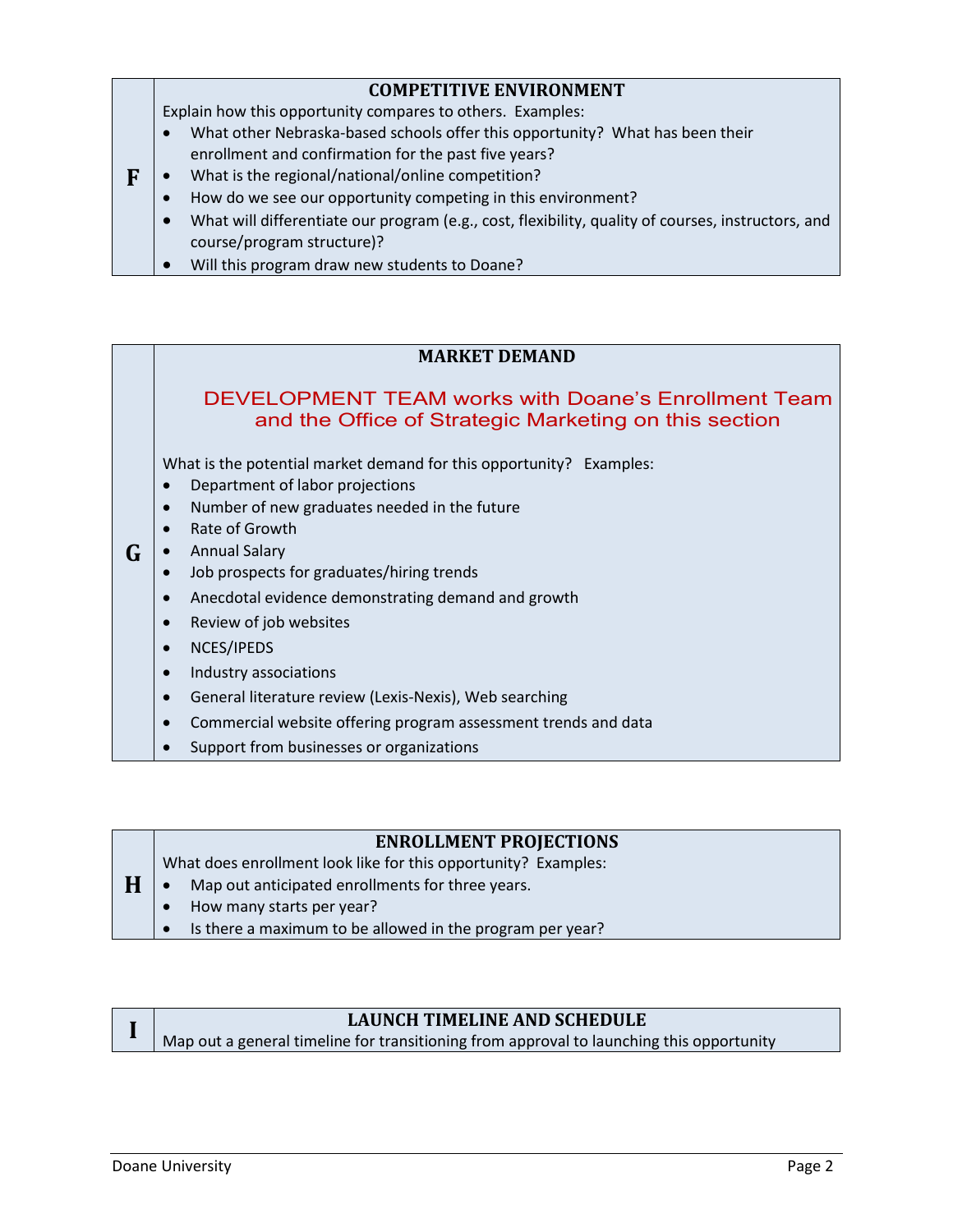#### **OTHER OPPORTUNITIES/COLLABORATION** Outline how this program may positively affect Doane in other ways that could result from this opportunity and increased collaboration. Examples might be: other programs or departments that would be positively influenced and why.

## **EXTERNAL FUNDING SOURCES**

**K** Is there external funding available to support the development of the opportunities? Examples: grants, foundations, donors, corporations.

## **HUMAN RESOURCE NEEDS**

Map out the Human Resource needs to support this opportunity. For example:

- What administrative structure will supervise the program?
- **L** Will new employees be required? What qualifications/skills will they need? Will they be hard to find?
	- Will graduate assistants be used?

**J**

- Will new support staff be needed?
- Will existing employees be utilized and how so? Do they have the capacity?

## **PHYSICAL RESOURCE NEEDS (Work with Facilities)**

**M** Describe the physical space requirements for this opportunity. If space is required, will it have to be new or can it use existing space? If new, what is its approximate cost to develop the space? If existing, is there an approximate cost to renovate the space for use?

## **OTHER RESOURCES NEEDED**

What other resources are needed to launch this opportunity? Examples:

- Is technology support needed for the program (e.g., computers, software)? (Work with Information Technology to complete this section.
	- Will an outside consultant be needed?

**N**